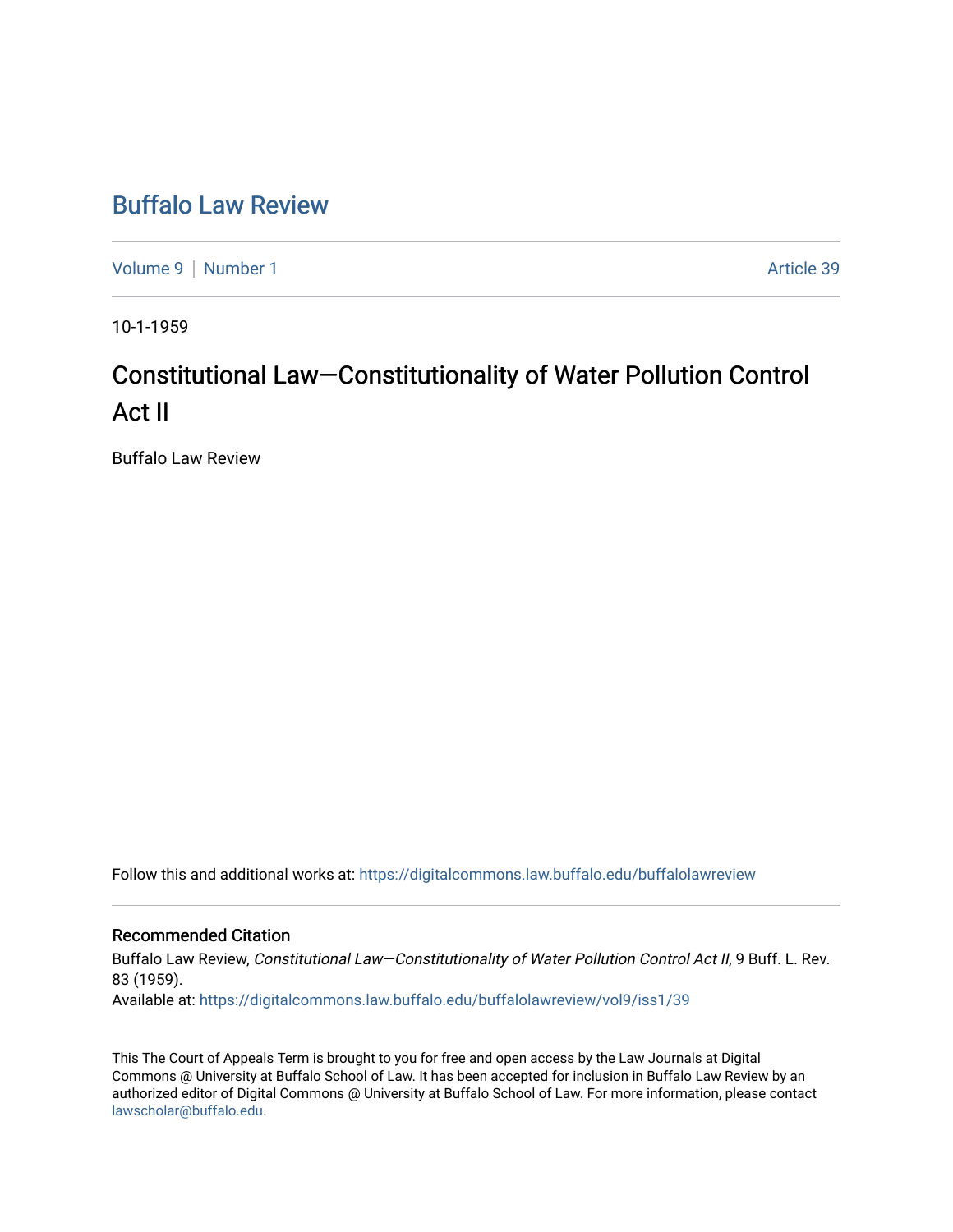#### *COURT OF APPEALS, 1958 TERM*

delegation of legislative power because of the construction placed on this statute **by** the Court in Town *of Waterford v. Water Pollution Control Board.67*

CONSTITUTIONALITY OF WATER POLLUTION CONTROL **ACT** II

In implementing the Water Pollution Control Act,<sup>58</sup> the function of the Water Pollution Control Board is to classify the waters of the state "in accordance with considerations of best usage in the interest of the public" and to encourage "the most appropriate use of the lands bordering the waters for residential and industrial purposes."<sup>59</sup>

In *Town of Waterford v. Water Pollution Control Board,60* the Town challenged the classification made by the Board because the Board failed to consider the fiscal and economic aspects of its classification. The contention of the Town was that by not considering these factors the Board did not determine the issue of whether or not the assigned classification was "in the interest of the public."

The Court of Appeals upheld the Appellate Division's affirmance of the Board's classification.<sup>61</sup> The basis for this holding is found in the *modus operandi* of the Board. The procedtire is to first classify the waters and then evolve a comprehensive program for their treatment. The Court, after looking at the language of the statute, concluded that the time to consider fiscal issues was when the plan was submitted to the town and not at the time of classification. Under Section 1224 of the statute, $62$  if it is shown that the town is financially unable to construct the necessary improvements, the Board shall withhold enforcement for up to five years. It may grant further indefinite extensions beyond the five year stay if at a public hearing, a showing of diligent effort to comply is made. The Court indicated that this was an express recognition in the statute of the fiscal problems involved and of the conflict between costs and public policy.<sup>63</sup>

Judge Van Voorhis dissented in a lengthy opinion which evidenced his feeling that many administrative agencies tend to act as independent units, unmindful, and often unconcerned about other branches and problems of government. He argued that the granting of extensions for compliance with the prescribed standards of purity is not a substitute for the consideration by the Board of fiscal questions at the time of classification. Furthermore, the Board need not be controlled by such considerations but that they may not com-

<sup>57. 5</sup> N.Y.2d 171, 182 N.Y.S.2d 785 (1959). See Note, 9 BUFFALO L. REv. 83, infra.

**<sup>58.</sup>** N.Y. PUB. HEALTH LAws *§§* 1200-1263.

**<sup>59.</sup>** *Id.* § **1209(2),** (3)(b). **60. 5 N.Y.2d 171,** 182 **N.Y.S.2d** 785 (1959).

<sup>61. 4</sup> A.D.2d 415, 164 N.Y.S.2d **171** (3d Dep't 1957).

<sup>62.</sup> *Supra* note **58** § 1224.

**<sup>63.</sup>** . **..** the Legislature was aware that a comprehensive water purification program would impose a financial burden on municipalities, but by enacting the Water Pollution Control Act, determined that the pressing need for water purification outweighed any financial hardship incident thereto.

Town of Waterford v. Water Pollution Control Board, *supra* note 60 at 180, **182** N.Y.S.2d 791.